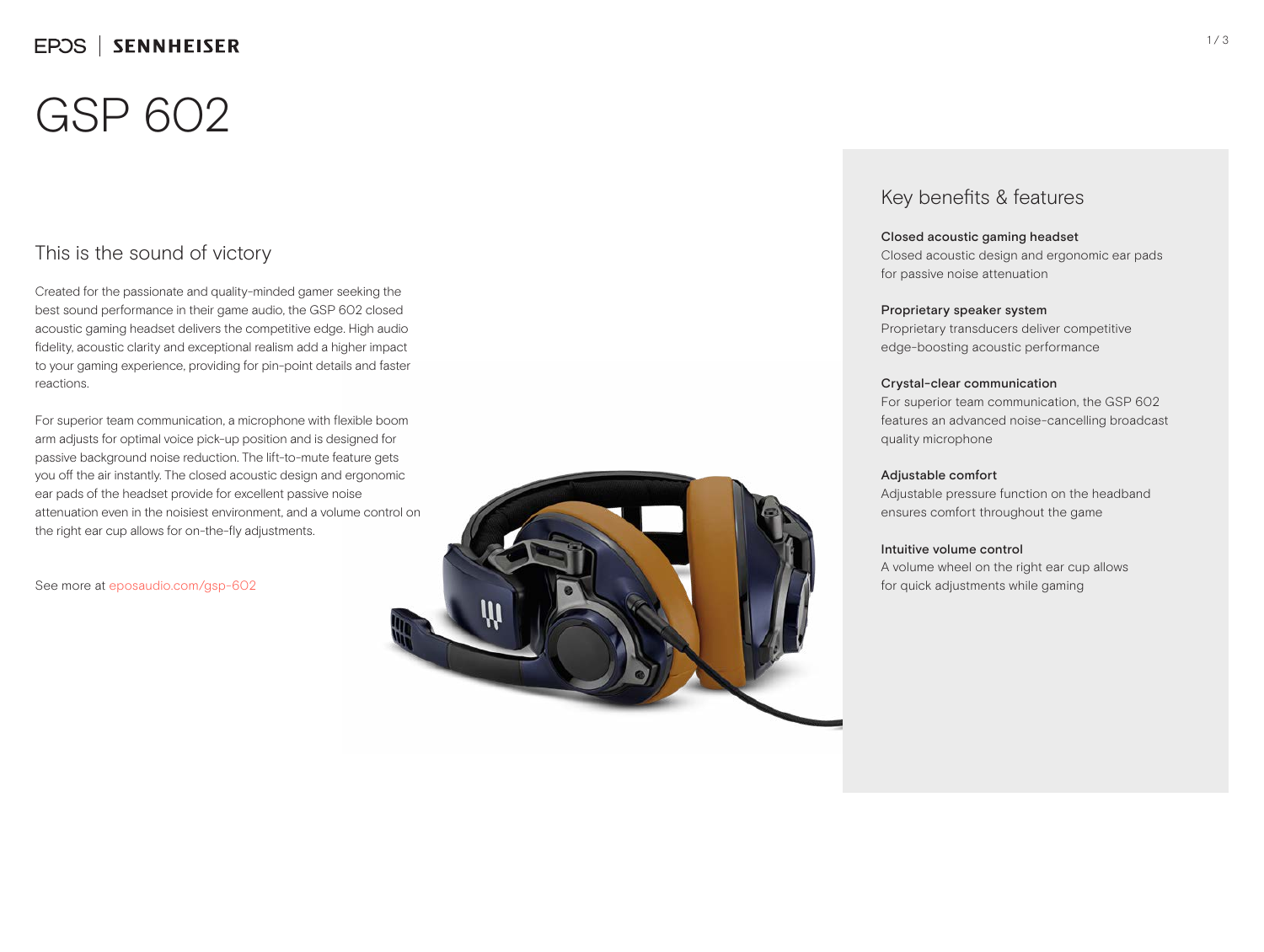## GSP 602

## Product data

### General

| Ear coupling         | Around ear                                                                 |  |
|----------------------|----------------------------------------------------------------------------|--|
| Transducer principle | Dynamic, closed                                                            |  |
| Cable length         | 2.5 m PC cable / 1.5 m Console cable                                       |  |
| Connector plugs      | 2 x 3.5 mm (3-pole connectors)<br>1 x 3.5 mm (4-pole connectors)           |  |
| Compatibility        | PC, Mac OSX, PS4, Xbox One, Switch,<br>and consoles with 3.5 mm jack input |  |
| Warranty             | 2 years, international                                                     |  |
| Headphones           |                                                                            |  |
| Frequency response   | 10-30,000 Hz                                                               |  |
| Impedance            | 28 O                                                                       |  |
| Sound pressure level | 112 dB SPL @ 1 kHz, 1V RMS                                                 |  |

### Packaging Dimension of product packaging  $(L \times W \times H)$ 240 x 220 x 105 mm Package weight (incl. complete product and packaging) 990 g Dimension of master carton (L x W x H) 535 x 400 x 275 mm Units in distributor master carton 6 Languages English, German, French, Spanish, Italian, Chinese and Russian Content of delivery What's in the box GSA 505 PC Cable, GSA 506 Console Cable, GSA 506 Console Cable, GSA 506 Console Cable, Safety Guide, User Manual

### Microphone

| Frequency response | 10-18.000 Hz   |
|--------------------|----------------|
| Pick-up pattern    | Unidirectional |
| Sensitivity        | $-47$ dBV/PA   |